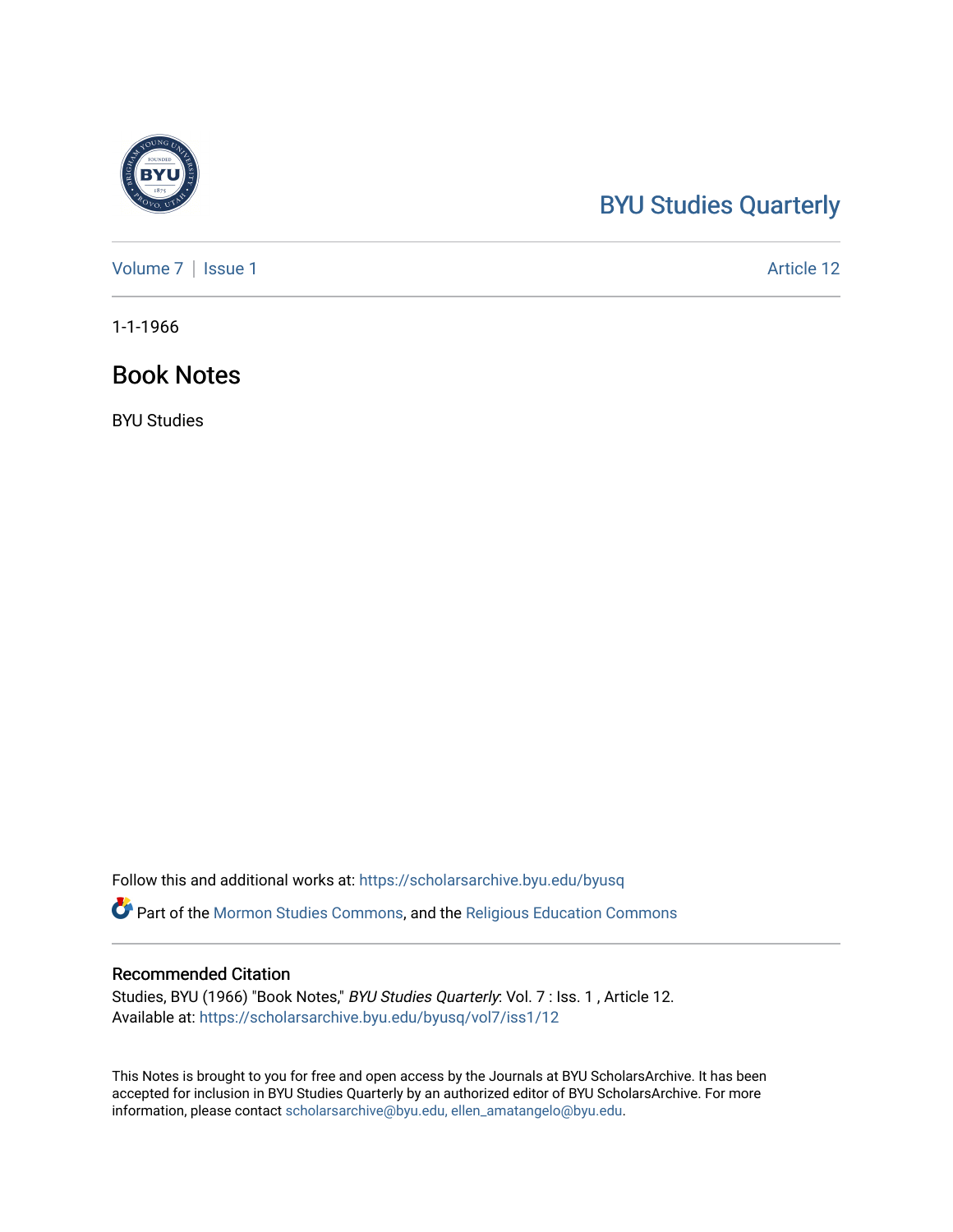89

# Book Notes

WILLIAM R. FARMER. The Synoptic Problem. New York: Macmillan Co., 1964. 308 pp., \$10.00.

Although the subtitle promises a critical analysis, Professor farmer devotes the bulk of his space to a history of scholarship on the synoptic question. The book is noteworthy, therefore, as a challenge to the establishment (which maintains the priority of Mark and assumes document " $Q$ " to explain correlations of Matthew and Luke) rather than as a work which proves its point. The latter, as a matter of record, was not really intended (pp. xi, 233), whether from discretion or simply lack of evidence. Be that as it may, the heart of the book is Chapter VI, which emerges as an oasis of concise persuasiveness. Clear verbal interrelationships of Matthew, Mark, and Luke rule out all possible sequences but six, setting aside hypothetical sources (a decision that relegates Matthew's logia of Jesus—noted by Papias—to this category). After this point Farmer is best on reasons that establish the priority of Matthew to Luke: e.g., Matthew's Jewishness as most primitive, Luke's intention in his preface to revise the existing "narrative," and "the unamious testimony of the church fathers that matthew was written before the other canonical Gospels"  $(p. 224)$ . It is hard to see why these same reasons do not compel Farmer to add Mark after Matthew in sequence before Luke, but his cause is defending the theory of mark as the redactor of matthew and Luke. while farmer is considered perverse in such analysis by many with standard synoptic convictions, he adds another great dissent, claiming a "widespread" mandate of colleagues "to have the Synoptic Problem reopened" (p. xi). That his methods have injected greater certainty into the question is not likely in view of the thin presentation of his own thesis, combined with admission of ambiguous phenomena  $(p. 219)$ , intrinsic  $"unresolved questions"$  (p. 253), and realization that statistical patterns cannot be wholly expected from spontaneous authors  $(p. 217)$ . Farmer's contention that alternative explanations are possible to the usual synoptic analysis is also true of his own solution. In the long run the work may stand as evidence of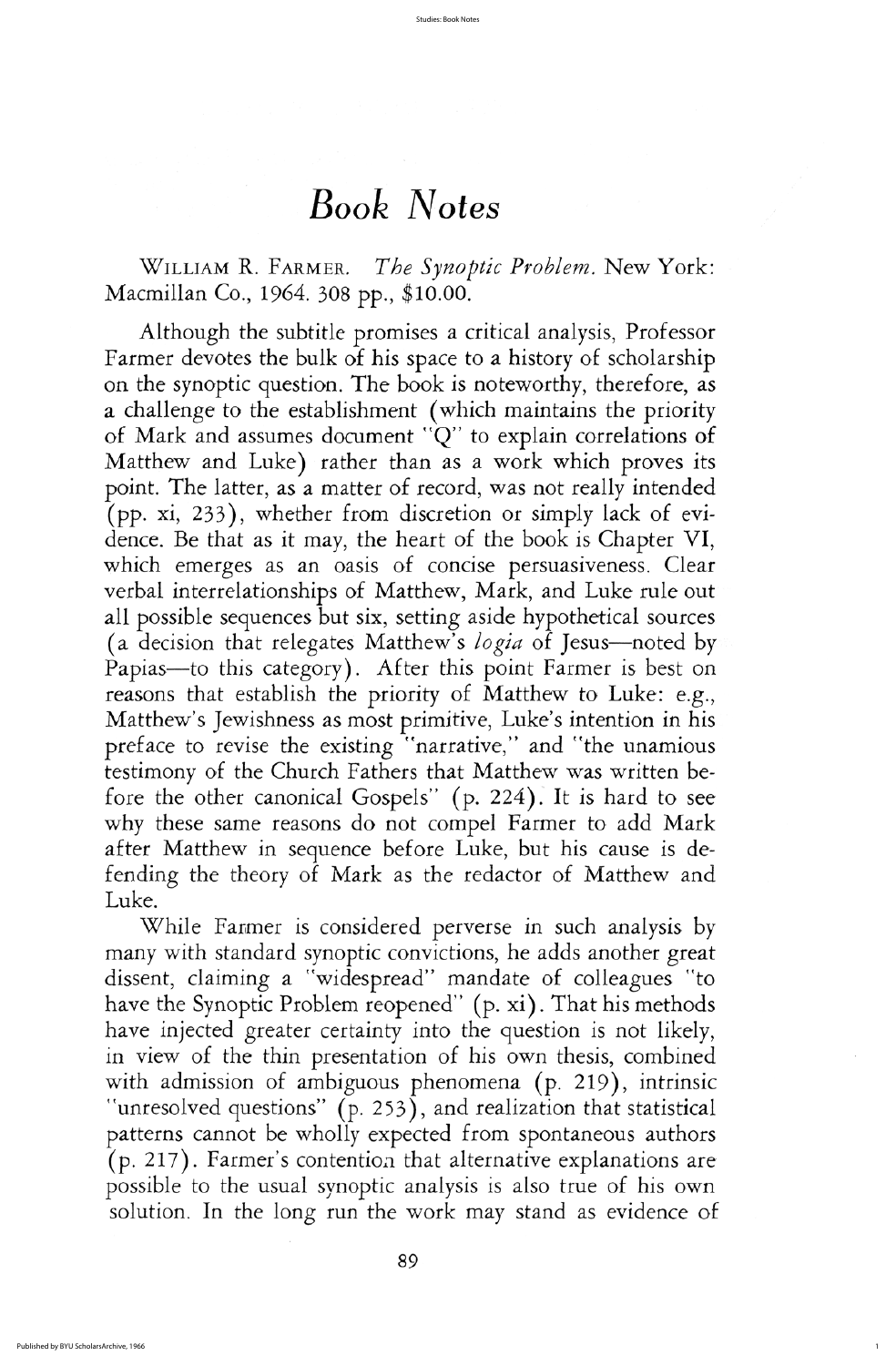# <sup>90</sup> BRIGHAM YOUNG university STUDIES

the inconclusiveness of the literary analysis which it emphasizes and foreshadow a return to the historical techniques which it adopts to establish the chronological priority of matthew to Luke.

reprinsi 1999 ya katika Mkoa wa Nijeriya wa Kasasar Ingil

 $\sim$  $\sim$ 

医血管的 医黄

 $\label{eq:2.1} \mathcal{A}(\mathcal{A}_{\mathcal{A}}) = \mathcal{A}(\mathcal{A}_{\mathcal{A}}) \quad \text{and} \quad \mathcal{A}(\mathcal{A}) = \mathcal{A}(\mathcal{A})$ 

a rock game of provider